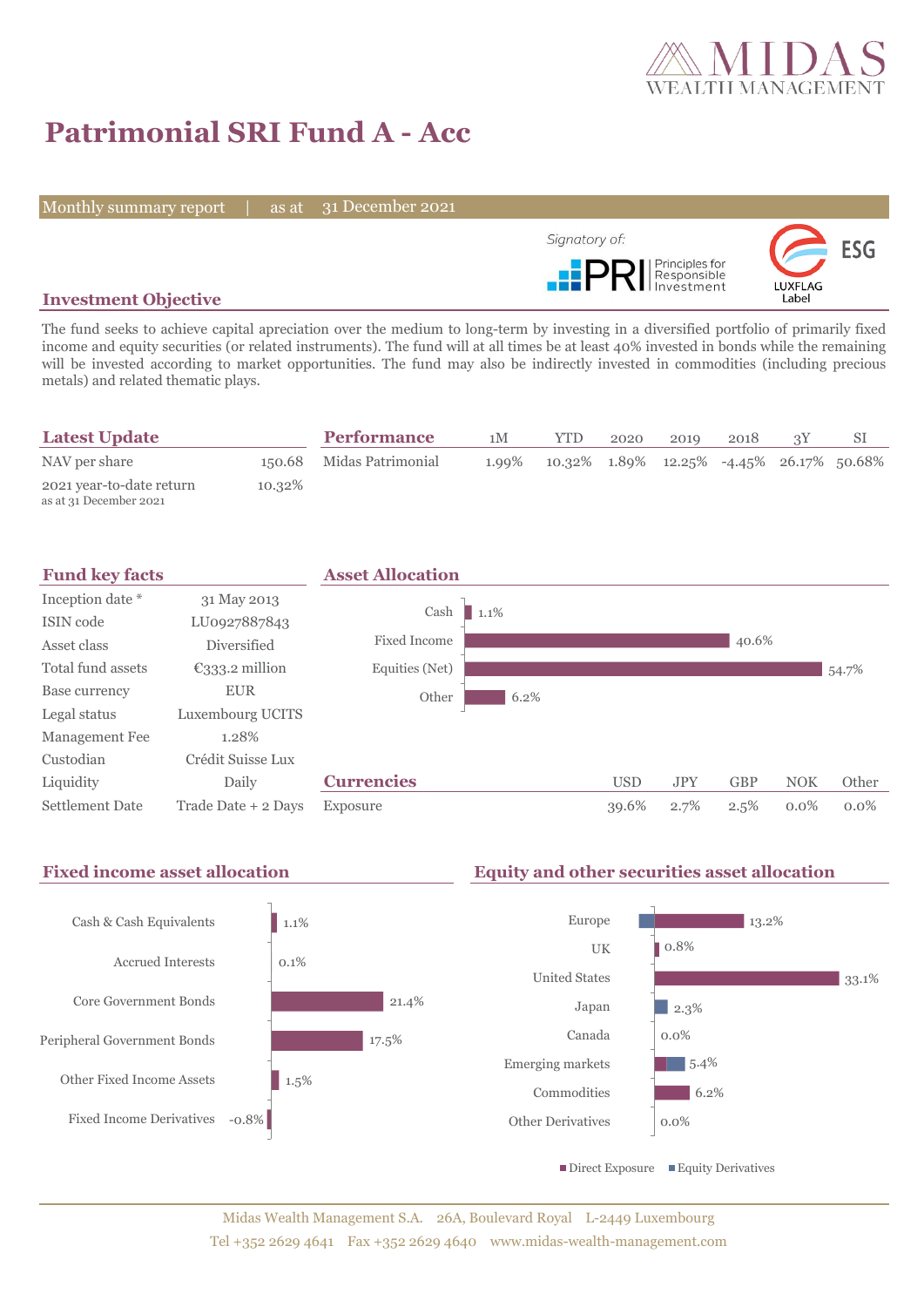

8.8% 3.1<sup>%</sup>  $\blacksquare$  4.3%

10.6%

 $9.4\%$ 

 $4.7\%$  $3.4\%$ 

0.0%

 $20.1\%$ 

 $31.7%$ 

# **Patrimonial SRI Fund A - Acc**

Monthly summary report | as at 31 December 2021

| Top 10 fixed income holdings         | Rating | Weight  | <b>Fixed income rating breakdown</b> |  |  |
|--------------------------------------|--------|---------|--------------------------------------|--|--|
| BTPS: BTPS 1 07/15/22                | BBB-   | $3.3\%$ |                                      |  |  |
| BUNDESSCHATZANW: BKO o 03/11/22      | AAA    | $3.3\%$ | AAA<br>27.2%                         |  |  |
| HELLENIC REPUBLI: GGB 4 3/8 08/01/22 | $BB-$  | $3.1\%$ | AA<br>16.2%                          |  |  |
| BTPS: BTPS 0.35 02/01/25             | BBB-   | 2.7%    | $9.5\%$<br>A                         |  |  |
| BUNDESSCHATZANW: BKO o 06/16/23      | AAA    | $2.4\%$ | <b>BBB</b><br>39.5%                  |  |  |
| SPANISH GOV'T: SPGB o 01/31/26       | $BBB+$ | 2.1%    | BB<br>7.6%                           |  |  |
| BTPS: BTPS o 08/01/26                | BBB-   | 1.8%    | $\mathbf B$<br>$0.0\%$               |  |  |
| IRISH GOVT : IRISH 1 05/15/26        | A      | 1.7%    | <b>CCC</b><br>$0.0\%$                |  |  |
| SPANISH GOV'T: SPGB 0.4 04/30/22     | $BBB+$ | 1.7%    |                                      |  |  |
| FRANCE O.A.T.: FRTR 0 02/25/22       | AA     | 1.6%    | <b>NR</b><br>$0.0\%$                 |  |  |

| Top 10 equity holdings      | Sector                        | Weight  |
|-----------------------------|-------------------------------|---------|
| <b>BROADCOM INC</b>         | <b>Information Technology</b> | 3.6%    |
| <b>MICROSOFT CORP</b>       | <b>Information Technology</b> | $3.0\%$ |
| <b>MARVELL TECHNOLOGIES</b> | <b>Information Technology</b> | 2.4%    |
| <b>IOVIA HOLDINGS INC</b>   | Health Care                   | 2.4%    |
| JPMORGAN CHASE & CO         | Financials                    | 2.4%    |
| <b>AMAZON.COM INC</b>       | <b>Consumer Discretionary</b> | 2.4%    |
| UNITEDHEALTH GROUP INC      | Health Care                   | 2.3%    |
| <b>APPLE INC</b>            | <b>Information Technology</b> | 2.1%    |
| <b>ASML HOLDING NV</b>      | <b>Information Technology</b> | 1.9%    |
| L'OREAL                     | <b>Consumer Staples</b>       | 1.6%    |

## **Thematics breakdown Top 5 funds and other holdings**



Utilities

Energy Financials Health Care

Industrials Materials

**Equity sector breakdown** 

Consumer Discretionary Consumer Staples

Information Technology

Communication Services

| 10p a funds and other homings                |         |
|----------------------------------------------|---------|
| ETFS PHYSICAL GOLD                           | $6.2\%$ |
| iShares EURO STOXX Banks 30-15 UCITS ET 1.5% |         |
| Allianz China A-Shares                       | $1.0\%$ |

Real Estate 4.0%